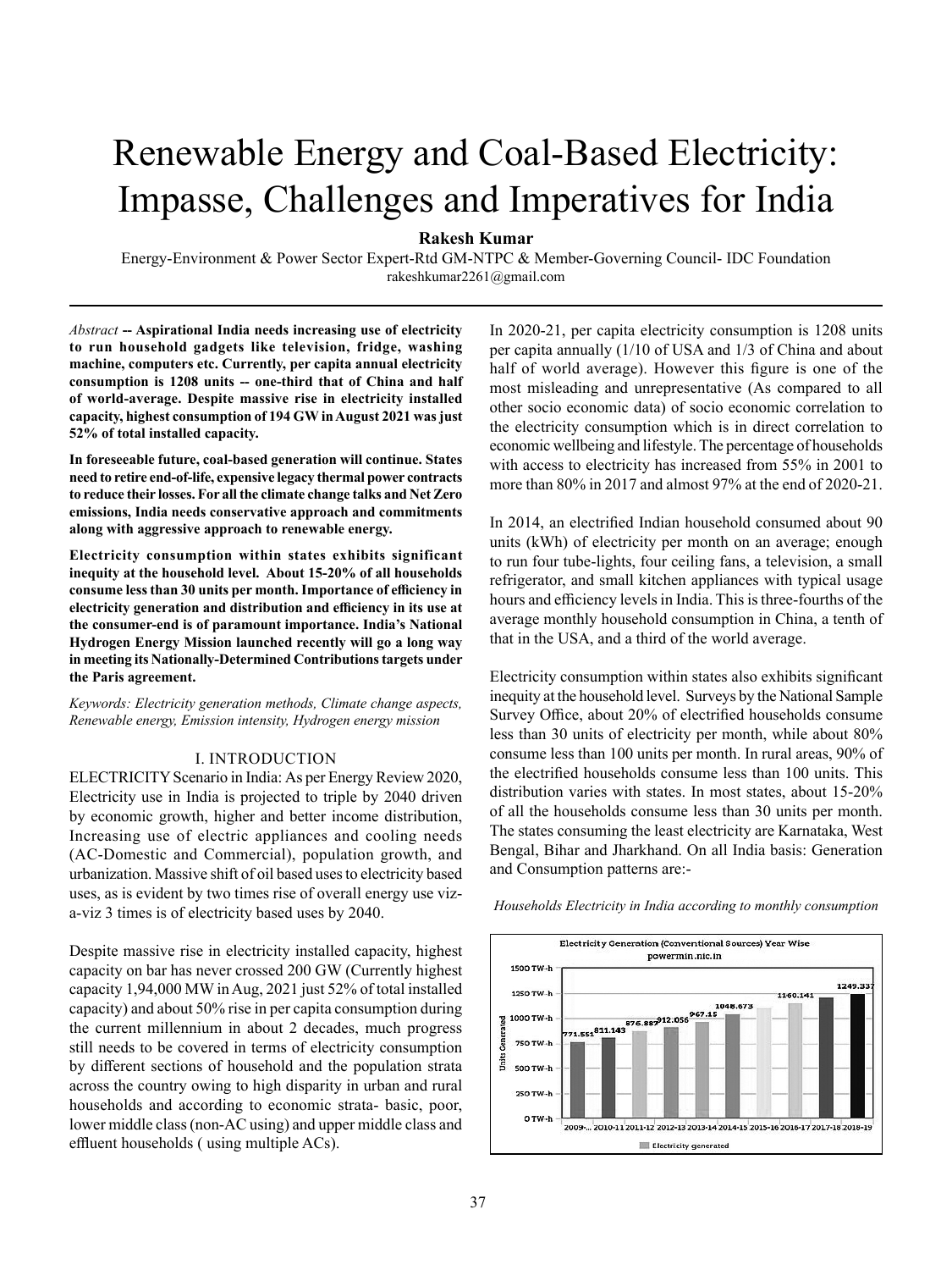

Here is the "Tell it all story" about Inclusive growth in India in terms of electricity consumption (reference blog series-Centre For Policy Research) reflective of lifestyle indicating a great deficit among majority of India's population looking at data that just 2% household have electricity above 300 units per month which use advanced electric gadgets. About 57% Indian households (urban and rural combined) use just in range of 30 to 100 units per consumption month which might cover just very basic bare minimum gadgets like small TV and/or small fridge. This also tells how much road is absolutely essential to cover before India can be said as truly advanced country. Hence for all the climate change talks and Net Zero emissions (thereby curtailing fossil-fuel based energy generation), India needs conservative approach and commitments along with aggressive approach to other RE Technologies (apart from solar, wind and micro hydro) and further renewed boost to solar, wind and micro hydro with emphasis on generation at point of use such as roof top solar, solar water pumps, micro hydro +micro/mini wind in town and villages.

 India's 175 GW target of RE capacity by 2022 and 450 GW by 2030 in view of which it is imperative that our energy grid involves other green technologies on a medium-to-long term basis. This will help India lower its emission intensity by 33-35% from the 2005 levels by 2030, another Nationally-Determined Contributions (NDC) target under the Paris Agreement. In this respect, India's National Hydrogen Energy Mission launched in 2021-22 will go a long way in meeting its NDC targets.

Today, climate concerns and simultaneously increasing focus on zero-carbon RE globally, make hydrogen-based energy sources more relevant than ever. Stricter carbon abatement regulations have also pushed hydrogen producers to move away from conventional fossil fuels to green power sources, like wind, solar, biomass, hydro-electric power, and so on. However net zero by 2050 - the concept being pushed may be highly detrimental to the long-term growth interests of India and its energy security considering that India's per capita emission is half of world average and 1/12th of USA and that its steel, cement, coal production are all a fraction of advanced countries.

# II. IMPORTANCE OF EFFICIENCY AND ENERGY INTENSITY IMPROVEMENTS

India has also taken significant steps to improve energy efficiency, which have avoided an additional 15% of annual energy demand and 300 million tons of  $CO<sub>2</sub>$  emissions over the period 2000-18. India is committed to Climate Change Mitigation and set the goal of 35% reduction in  $\mathrm{CO}_2$  emission by 2030 over 2005 data. Importance of efficiency in electricity generation and distribution and efficiency in its use at the consumer-end is of paramount importance. Emphasis is on energy intensity *and* on efficiency/energy intensity in industries which are classified as most polluting and energy-intensive. Accordingly, India does have reservation to Net Zero by 2050 but has serious plans of curtailing coal electricity growth.

#### III. INDIAN POWER SECTOR

India is the 3rd largest producer of electricity and 3rd consumer of electricity in the world. Electricity sector in India has installed capacity of 371GW as of June 2020 which was 282 GW as of Nov 2015, annual growth of 18 GW/year. Coal Based capacity is 206GW (56%), Gross Electricity generated was 1303.5 billion units (1486.5 BU including grid connected and off grid Solar). Coal based electricity generation is 76%.

# TABLE 1 – INSTALLED CAPACITY (MW) AS ON 31<sup>st</sup> MARCH 2020

Source: CEA

|              | Thermal | Nuclear | Hydro | Renewable | Total  |
|--------------|---------|---------|-------|-----------|--------|
| <b>State</b> | 74216   |         | 26959 | 2357      | 103532 |
| Private      | 86875   |         | 3394  | 82770     | 173039 |
| Central      | 69718   | 6780    | 15347 | 1632      | 93477  |
| All India    | 230809  | 6780    | 45700 | 86759     | 370048 |

# TABLE 2 – INSTALLED CAPACITY (MW) AS ON 31ST MARCH 2019

Source: CEA

|              | Thermal | Nuclear | Hydro | Renewable | Total  |
|--------------|---------|---------|-------|-----------|--------|
| <b>State</b> | 72849   |         | 29879 | 2348      | 105076 |
| Private      | 87372   |         | 3394  | 73662     | 164428 |
| Central      | 66058   | 6780    | 12126 | 1633      | 86597  |
| All India    | 226279  | 6780    | 45399 | 77643     | 356101 |

# TABLE 3 – ELECTRICITY GENERATION (billion units)

Source: CEA

|               | 2019-20 | 2018-19 |
|---------------|---------|---------|
| Thermal       | 1044.4  | 1072.2  |
| Nuclear       | 46.4    | 37.8    |
| Hydro         | 156     | 134.9   |
| Bhutan Import | 5.8     | 4.4     |
| All India     | 1252.6  | 1249.3  |

Thermal generation continues to be the mainstay, accounting for 83% of the generation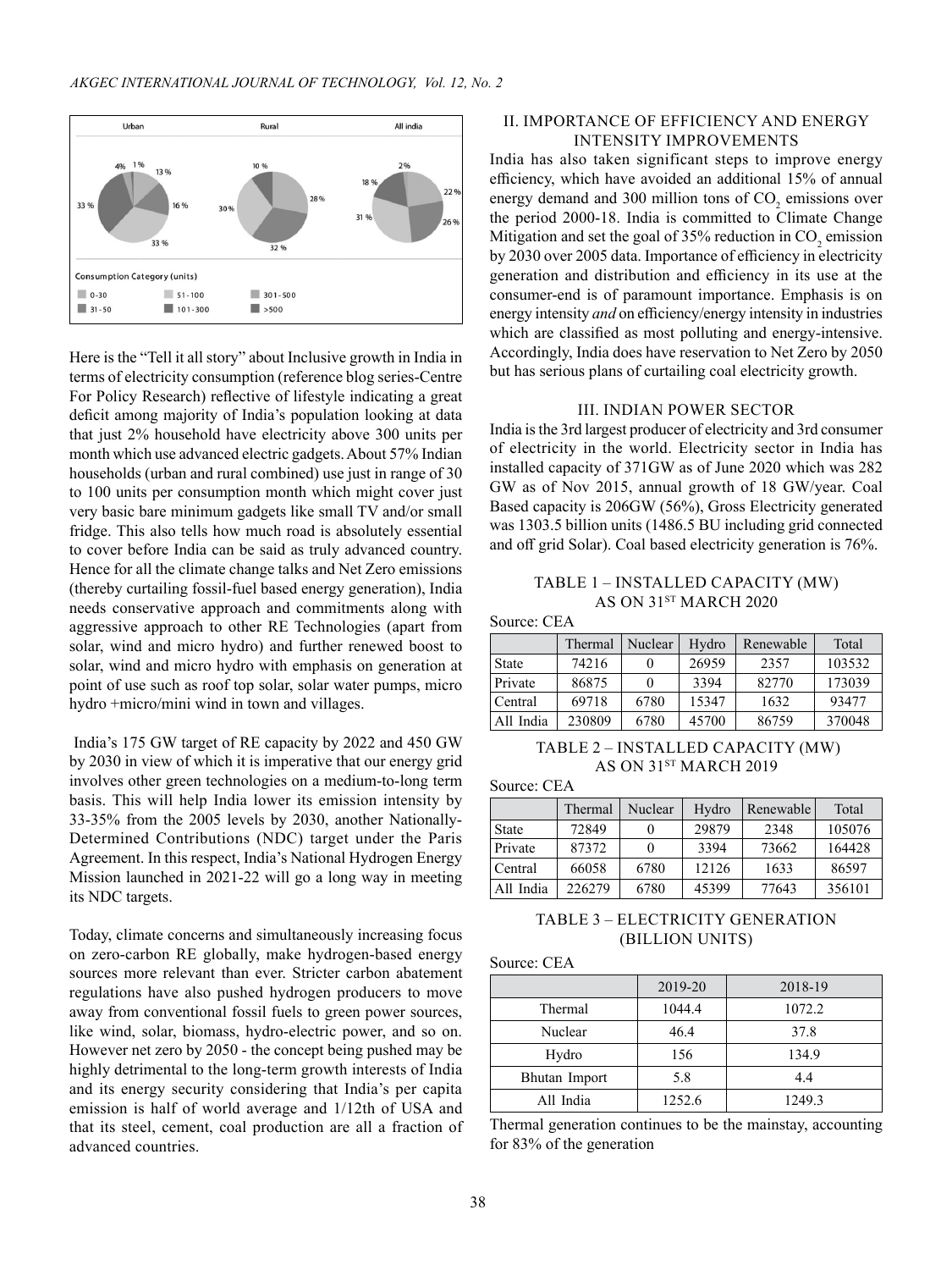| <b>ELECTRICITY GENRATION</b>                                                                                                 | <b>SECTORIAL CONSUMPTION</b>                                                                                                       | <b>INSTALLED CAPACITY</b>                                                                                        |
|------------------------------------------------------------------------------------------------------------------------------|------------------------------------------------------------------------------------------------------------------------------------|------------------------------------------------------------------------------------------------------------------|
| Gross generation 1303 BU (2018-19):<br>75.3 % Coal 1059.6 BU<br>9.7 % Large Hydroelectric126 BU<br>0.4 % Small Hydro 50.5 BU | 24.2%<br>Residential consumption<br>Industrial consumption 41.5 %<br>Agricultural consumption 18 %<br>Commercial consumption 5.5 % | All India installed capacities 2019-20: 356GW<br>Coal based: 205.9 GW<br>Gas based: 24.9 GW<br>Nuclear. : 6.8 GW |
| 4.3 % Wind 52.7 BU<br>2.3 % Solar power 25.9 BU<br>1.2 % Biomass 15.3 BU                                                     | Traction /Rail consumption 1.3%<br>Miscellanious mixed sector 9.5%                                                                 | Hydro. $: 45.7$ GW<br>Renewables: 88.8GW<br>All India capacity 2020-21                                           |
| 3.9 % Gas 50.2 BU<br>2.9 % Nuclear 38.3 BU<br>Fossil fuel based Generation: 80.4%<br>Clean Energy Generation: 19.6 %         | Per capita consumption of electricity<br>1181 units (2019-20)                                                                      | (Oct 2020) 372.7GW                                                                                               |

# TABLE 4 --INDIAN POWER SECTOR AT A GLANCE

| TABLE 5 --GROWTH OF RENEWABLE ENERGY GENERATION MORE THAN 10% CAGR |  |
|--------------------------------------------------------------------|--|
|--------------------------------------------------------------------|--|

| <b>Years</b> | <b>Non RES Generation (MU)</b> | <b>RES Generation (MU)</b> | <b>Total Generation (MU)</b> | % of RE w.r.t. total generation |
|--------------|--------------------------------|----------------------------|------------------------------|---------------------------------|
| 2014-15      | 1048673                        | 61719                      | 1110392                      | 5.56                            |
| 2015-16      | 1107822                        | 65781                      | 1173603                      | 5.61                            |
| 2016-17      | 1160141                        | 81548                      | 1241689                      | 6.57                            |
| 2017-18      | 1206306                        | 101839                     | 1308145                      | 7.78                            |
| 2018-19      | 1249337                        | 126759                     | 1376096                      | 9.21                            |

*Perception of Coal Based vs Renewable Electricity:* India today has very good basket of energy mix with substantial targeted renewable capacity more than 30% by 2025 and to 40% by 2040. While coal termed as most polluting, its share can at best fall to 40% by the year 2040. There can be only temporary lull in new coal capacity for 2-3 years. But as the economy picks up, share of coal based electricity shall pick by another 7 to 12% taking average national PLF to around 62-65% range from the current 50%. Industry's 24/7 energy assurance will remain mostly coal and gas-based power for another 15-20 years. Today RE installed capacity is 22.3% of total installed power generating capacity.

Solar installed capacity is 8.6% of all India installed capacity with CUF less than 20% at an investment around Rs.1.2 to 1.5 Lakh crore. Of Gas based capacity, 24.6 GW at an average investment of about Rs. 1.1 Lakh crore, only 5.2GW (22% of total and 1.4% of all India gross capacity) is allocated gas and generating 49.8 BU (4% of total generation). In contrast, Coal base 206 GW represents investment of about Rs 8.5 Lakh crore driving 76% of all India power generation. Whatever we may say, Coal Electricity will remain the base backbone of Indian Power Sector at least till 2040, and Renewable Energy can be complimentary to it rather than replacing coal capacities in big way.

To reduce financial and operational inefficiencies across India's power distribution sector, with massive overdue payment liabilities of Rs 1,16,340 crore to generation companies and total

debt of Rs 4,78,000 crore, shall work with state governments to retire their inefficient and expensive thermal power plants as a key pathway to reduce their average cost of power procurement. The gap between average revenue realization and average cost of supply remained constantly high over the years, causing erosion in the volume of internal resources generation by the Distribution Companies. The level of commercial losses of the DISCOMs depend on the unaccounted electricity losses, subsidies received towards sales to agriculture and domestic sectors, revenue generation through cross-subsidization etc. There is no point in bailing out state discoms again and again without locking in a systemic improvement and permanent solution. Reducing cross-subsidies to decrease the burden on commercial and industrial customers massively and increase the healthy competition.

*Longterm Technological Solution for Discoms:* By taking steps to retire end-of-life, expensive legacy thermal power contracts, states will reduce their losses and be in more of a position to contract cleaner, cheaper renewable power and invest in new technologies to further reduce losses such as smart meters. There is economic case in not adding fresh capacity rather retrofit the sub critical units to bring the cycle efficiency closer to super critical units at much lower cost. Also suitable interventions/ modification for cycle efficiency improvements at lower loads of 55-70% loads in coal plants need to be adopted which is going to be a case in time to come for coal based power plants with more renewables which is a gross reality